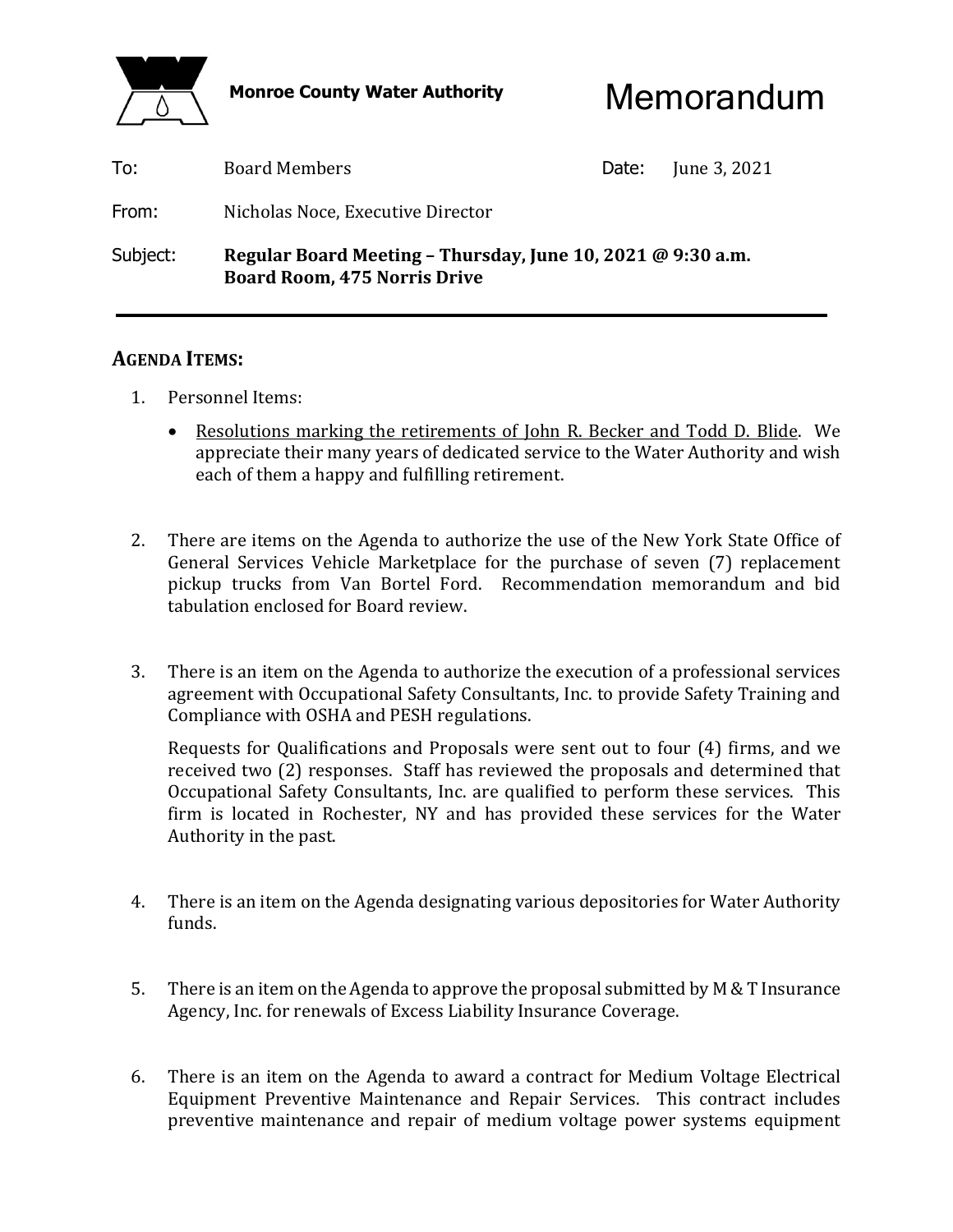ranging from 2400 VAC to 69000 VAC throughout the Authority's service area. There was one responsive, responsible bid submitted.

 This is a unit price contract for an initial one year term with the option to extend for up to four additional one-year terms upon mutual consent and with a maximum price escalation of 3% per year of extension.

 Our recommendation is to award this contract to O'Connell Electric Company, Inc. for the bid amount of \$39,442.40. The bid amount is based on estimated quantities.

- 7. There is an item on the Agenda requesting authorization to renew the annual Oracle licensing and maintenance. The Oracle platform is essential to the operations of the Water Authority; therefore, it is imperative that maintenance and license upgrades are renewed and available. See memorandum from Justin Moore, enclosed.
- 8. The Authority's Governance Committee met on June 3, 2021, and with their recommendation, there are resolutions for re-adoption of the following policies, all enclosed for full Board review:
	- Policy Regarding Service Awards Program, as presented.
	- Food Expenditure and Reimbursement Policy, as presented.
	- Policy Regarding Acquisition & Assignment of Mobile Communications Devices, as presented.
	- Travel & Business Reimbursement Policy, as presented.
	- Policy Regarding Time & Attendance for Executive Staff, as presented.
	- Policy Regarding Compensation and Reimbursement for Executive Staff, as presented.
	- Policy Regarding Time & Attenddance for Management Employees, as presented.
	- Policy Regarding Compensation and Reimbursement for Management Employees, as presented.
	- Whistleblower Policy, as presented.
- 9. The Authority's Audit Committee met on June 3, 2021. Per their review and recommendation, there are resolutions for the following items, information for which is enclosed for full Board review: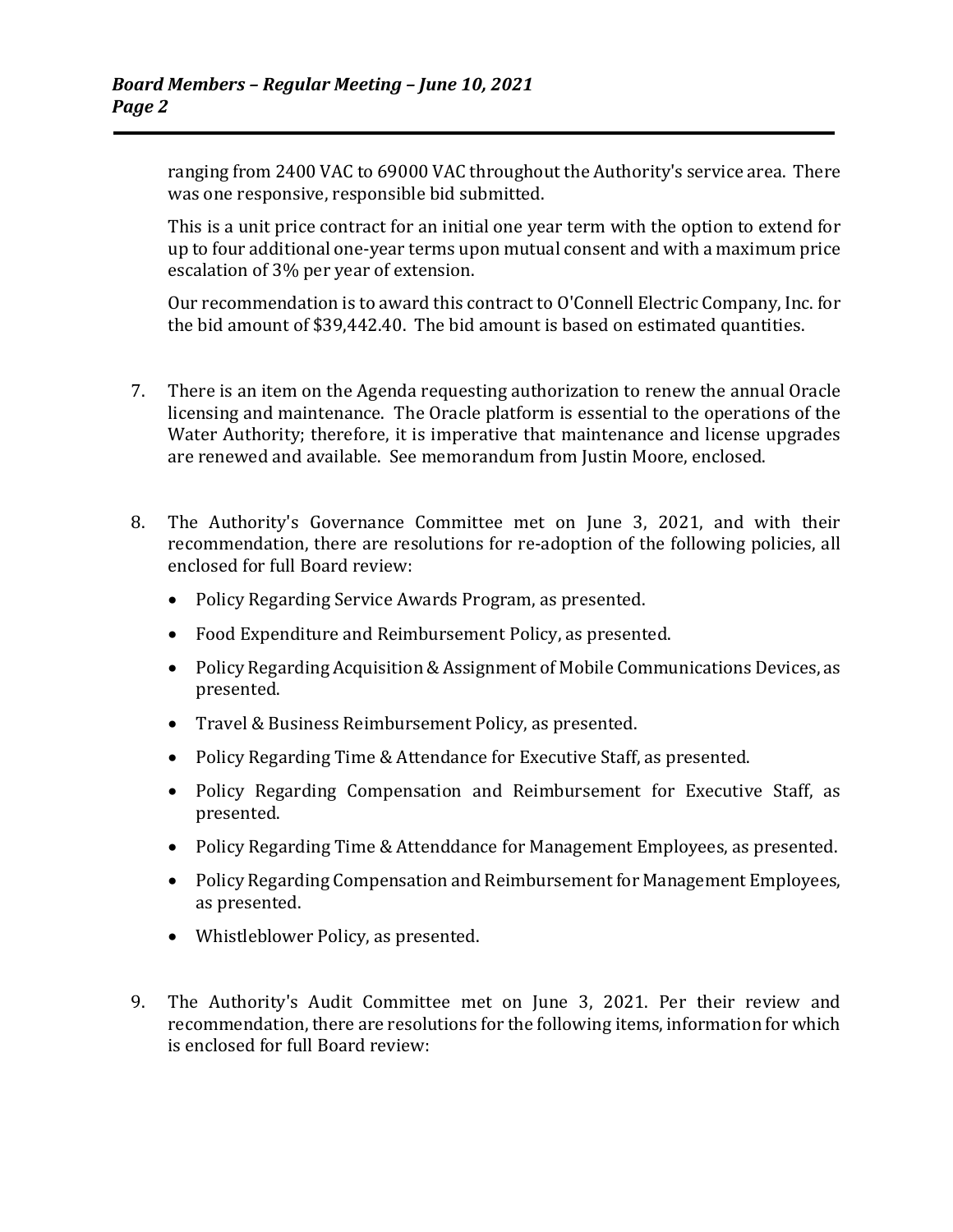- Acceptance of the Independent Auditor's Report on the financial statements for the Deferred Compensation Plan for the Employees of the Monroe County Water Authority for year ending December 31, 2020.
- Approval of the Accounting Policies and Procedures Manual, as revised and presented.
- 10. The Authority's standard procurement compliance resolution.

## *There may be additional items placed on the Agenda not finalized for this mailing.*

# **BOARD DISCUSSION/NOTIFICATION ITEMS**

- In Board Folders for Review:
	- $\triangleright$  Routine Monthly Informational Reports and/or Updates

### *There may be additional items presented for discussion and/or notification.*

NN/ka Enclosures

cc: Executive Staff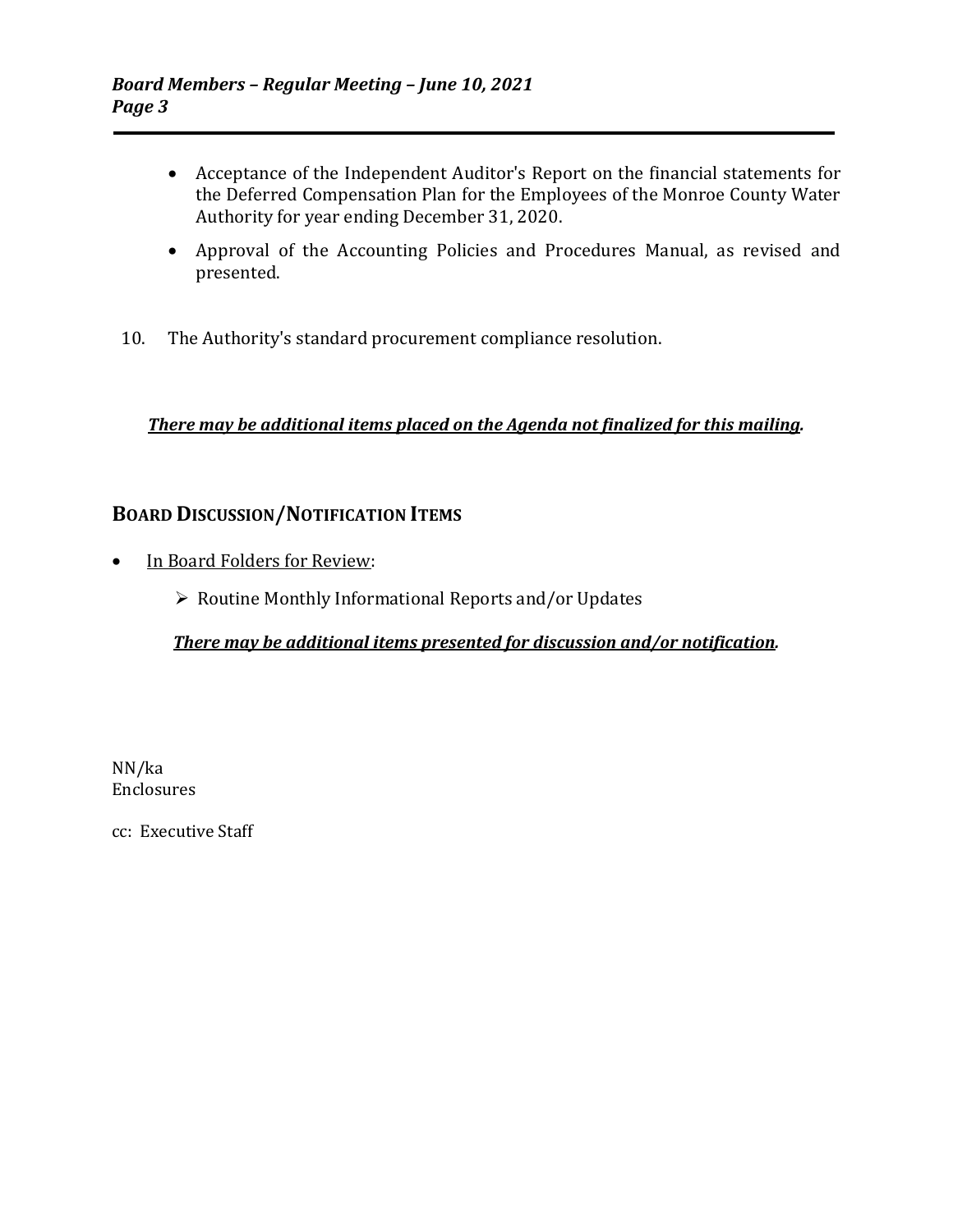**Monroe County Water Authority** 



Memorandum

| To:      | Stephen Trotta                                                     | Date: 06/01/2021     |
|----------|--------------------------------------------------------------------|----------------------|
| From:    | Karin Anderson                                                     | File:                |
| Subject: | <b>Recommendation for Bid Award</b><br>June 10, 2021 Board Meeting | Copies: M. Quattrone |

Bids were received from Beyer Ford of Morristown, New Jersey, and Van Bortel Ford of Rochester, New York, for the following Ford vehicles through the New York State Office of General Services Vehicle Marketplace, Group No. 40440, Award No. 23166:

One (1) Ford F-250 XL Super Cab 4WD with 6' 3/4" Box & Western Wide-Out Snowplow  $\bullet$ 

| Beyer Ford | \$42,828.75 |
|------------|-------------|
|            | .           |

| Van Bortel Ford | \$41,872.30 |
|-----------------|-------------|
|                 |             |

One (1) Ford F-250 XL Super Cab 4WD with 6' 3/4" Standard Box

| Beyer Ford<br>O | \$35,215.47 |
|-----------------|-------------|
|-----------------|-------------|

- o Van Bortel Ford \$34,467.25
- Four (4) Ford F-250 XL Super Cab 4WD with 6' 3/4" Standard Box

| o Beyer Ford | \$140,861.88                                                                    |
|--------------|---------------------------------------------------------------------------------|
| 17 m.J.      | $\lambda$ $\lambda$ $\lambda$ $\lambda$ $\lambda$ $\lambda$ $\lambda$ $\lambda$ |

| Van Bortel Ford | \$137,868.00 |
|-----------------|--------------|
|                 |              |

#### One (1) Ford F-250 XL Super Cab 4WD with 8' Box  $\bullet$

- o Beyer Ford \$36,893.42
- o Van Bortel Ford \$34,653.72

Van Bortel Ford was the low responsive, responsible bidder for each of these vehicles. Therefore, I recommend we award the bids to this vendor.

 $011$ 

/ka Attachment: Bid tabulation

(Dis)Approved by

Department Head

Pirr

(Dis)Approved by

(Dis)Approved by

(Dis)Approved by

chasing Manager

**Executive Director** 

 $6 - 2 - 21$ Date

Date

Date

**Executive Assistant/Board** 

Date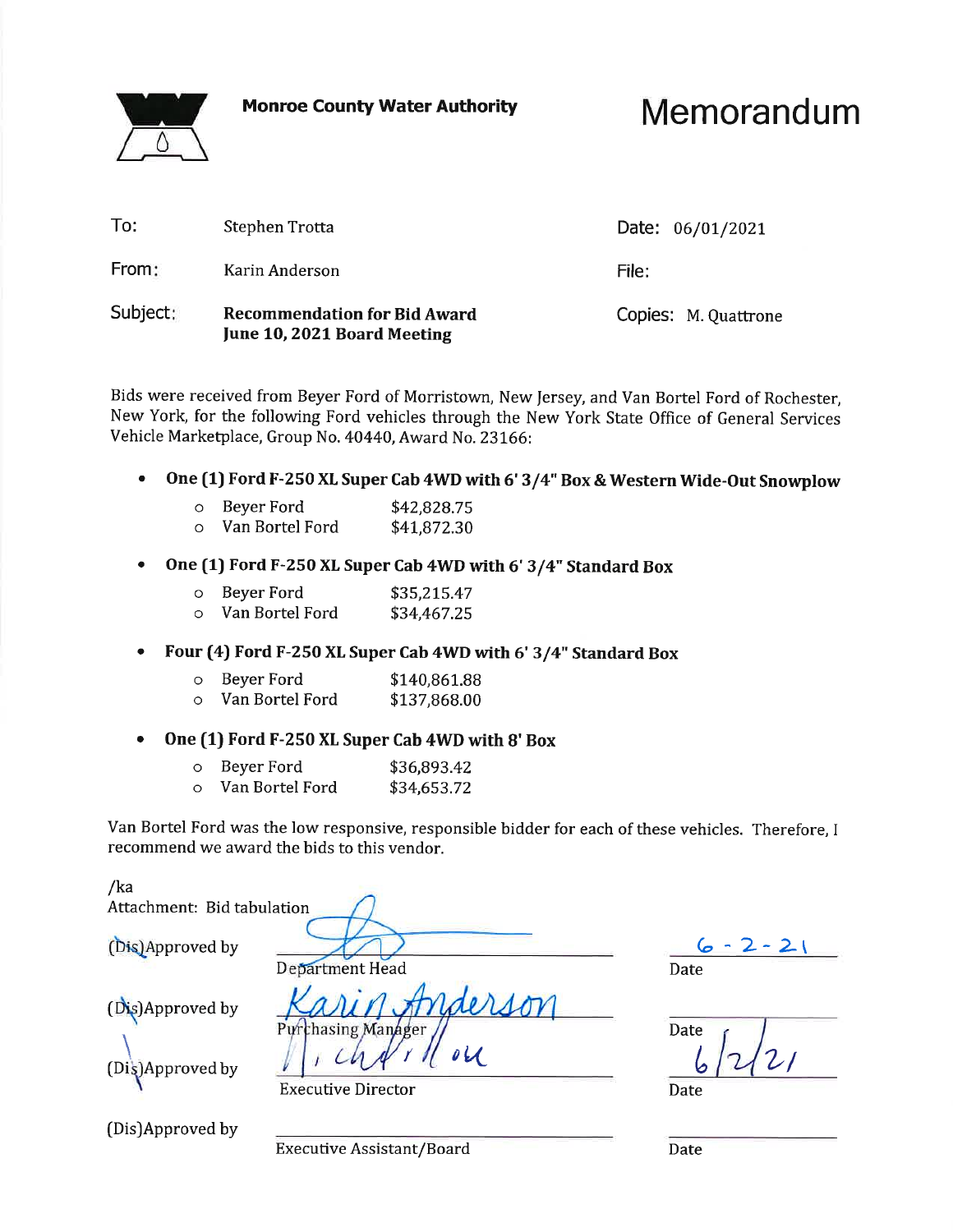|                   |                                                                             |                   |      |                   |                   |                   |                  | 2022 Pick Up Truck Mini Bid Results |                     |                          |                                                         |                          |                       |                                | 6/1/2021                           |
|-------------------|-----------------------------------------------------------------------------|-------------------|------|-------------------|-------------------|-------------------|------------------|-------------------------------------|---------------------|--------------------------|---------------------------------------------------------|--------------------------|-----------------------|--------------------------------|------------------------------------|
|                   | FORD (1) F-250 XL Super Cab 4WD W/ 6' 3/4" Box & Western Wide -Out Snowplow |                   |      |                   |                   |                   |                  | Reference # 0003106                 |                     | Location: CWTP           |                                                         |                          |                       |                                |                                    |
| Vendor            | Vendor Location                                                             | Model Year   Make |      | Model & Trim      | Model Code        | Drive Type        | <b>Fuel Type</b> | <b>NYS Base MSRP</b>                | <b>NYS Discount</b> | <b>NYS Base Price</b>    | <b>NYS</b><br>Aftermarket<br>Components<br>Price        | <b>All Terrain Tires</b> | NYS Price for Vehicle | Total<br>Number of<br>Vehicles | <b>Total Price for</b><br>Mini-Bid |
| <b>Bever Ford</b> | Morristown NJ                                                               | 2022              | Ford | $F - 250$         | X <sub>2</sub> B  | 4WD               | Gasoline         | \$48,085.00                         | 26,88%              | \$35,159.75              | \$7,669.00                                              | \$0.00                   | \$42,828.75           | -1                             | \$42,828,75                        |
| Van Bortel Ford   | Rochester NY                                                                | 2022              | Ford | F-250 XL Supercab | X <sub>2</sub> B  | 4WD               | Flex Fuel        | \$48,410.00                         | 29.39%              | \$34,182.30              | \$7,425.00                                              | \$265.00                 | \$41,607.30           |                                | \$41,872.30                        |
|                   | FORD (1) F-250 XL Super Cab 4WD W/ 6' 3/4" Standard Box                     |                   |      |                   |                   |                   |                  | Reference # 0003110                 |                     | Location: SWTP           |                                                         |                          |                       |                                |                                    |
| Vendor            | <b>Vendor Location</b>                                                      | Model Year   Make |      | Model & Trim      | <b>Model Code</b> | Drive Type        | <b>Fuel Type</b> | <b>NYS Base MSRP</b>                | NYS Discount        | <b>NYS Base Price</b>    | <b>NYS</b><br>Aftermarket<br>Components<br>Price        |                          | NYS Price for Vehicle |                                |                                    |
| <b>Bever Ford</b> | Morristown NJ                                                               | 2022              | Ford | F-250             | X2B               | 4WD               | Gasoline         | \$48,210.00                         | 27.68%              | \$34,865.47              | \$350,00                                                | \$0.00                   | \$35,215.47           |                                | \$35,215.47                        |
| Van Bortel Ford   | Rochester NY                                                                | 2022              | Ford | F-250 XL Supercab | X2B               | 4WD               | Flex Fuel        | \$47,945.00                         | 29.55%              | \$33,777.25              | \$425.00                                                | \$265.00                 | \$34,202.25           | <sup>1</sup>                   | 534,467.25                         |
|                   | FORD (4) F-250 XL Super Cab 4WD W/ 6' 3/4" Standard Box                     |                   |      |                   |                   |                   |                  | Reference # 0003109                 |                     | Location: FFO            |                                                         |                          |                       |                                |                                    |
| Vendor            | Vendor Location                                                             | Model Year   Make |      | Model & Trim      | Model Code        | Drive Type        | <b>Fuel Type</b> | NYS Base MSRP                       | <b>NYS Discount</b> | <b>NYS Base Price</b>    | <b>NYS</b><br><b>Aftermarket</b><br>Components<br>Price |                          | NYS Price for Vehicle |                                |                                    |
| Beyer Ford        | Morristown NI                                                               | 2021              | Ford | F-250             | <b>X2B</b>        | 4WD               | Gasoline         | \$48,210.00                         | 27.68%              | \$34,865.47              | \$350.00                                                | \$0.00                   | \$35,215.47           | $\overline{4}$                 | \$140,861.88                       |
| Van Bortel Ford   | <b>Rochester NY</b>                                                         | 2022              | Ford | F-250 XL Supercab | <b>X2B</b>        | 4WD               | Flex Fuel        | \$47,945.00                         | 29.55%              | \$33,777.25              | \$425.00                                                | \$265.00                 | \$34,202.25           | $\overline{4}$                 | 5137,868.00                        |
|                   | FORD (1) F-250 XL Super Cab 4WD W/ 8' Box                                   |                   |      |                   |                   |                   |                  | Reference # 0003107                 |                     | Location: Leak Detection |                                                         |                          |                       |                                |                                    |
| Vendor            | Vendor Location                                                             | Model Year   Make |      | Model & Trim      | <b>Model Code</b> | <b>Orive Type</b> | <b>Fuel Type</b> | <b>NYS Base MSRP</b>                | <b>NYS Discount</b> | <b>NYS Base Price</b>    | <b>NYS</b><br>Aftermarket<br>Components<br>Price        |                          | NYS Price for Vehicle |                                |                                    |
| <b>Bever Ford</b> | Morristown NJ                                                               | 2021              | Ford | F-250             | X <sub>2B</sub>   | 4WD               | Gasoline         | \$49,950.00                         | 26.84%              | \$36,543.42              | \$350,00                                                | \$0.00                   | \$36,893.42           | $\mathbf{1}$                   | \$36,893.42                        |
| Van Bortel Ford   | <b>Rochester NY</b>                                                         | 2022              | Ford | F-250 XL Supercab | X2B               | 4WD               | Flex Fuel        | \$48,155.00                         | 29,47%              | \$33,963.72              | \$425.00                                                | \$265.00                 | \$34,388.72           | 1                              | \$34,653.73                        |
|                   |                                                                             |                   |      |                   |                   |                   |                  |                                     |                     |                          |                                                         |                          |                       |                                |                                    |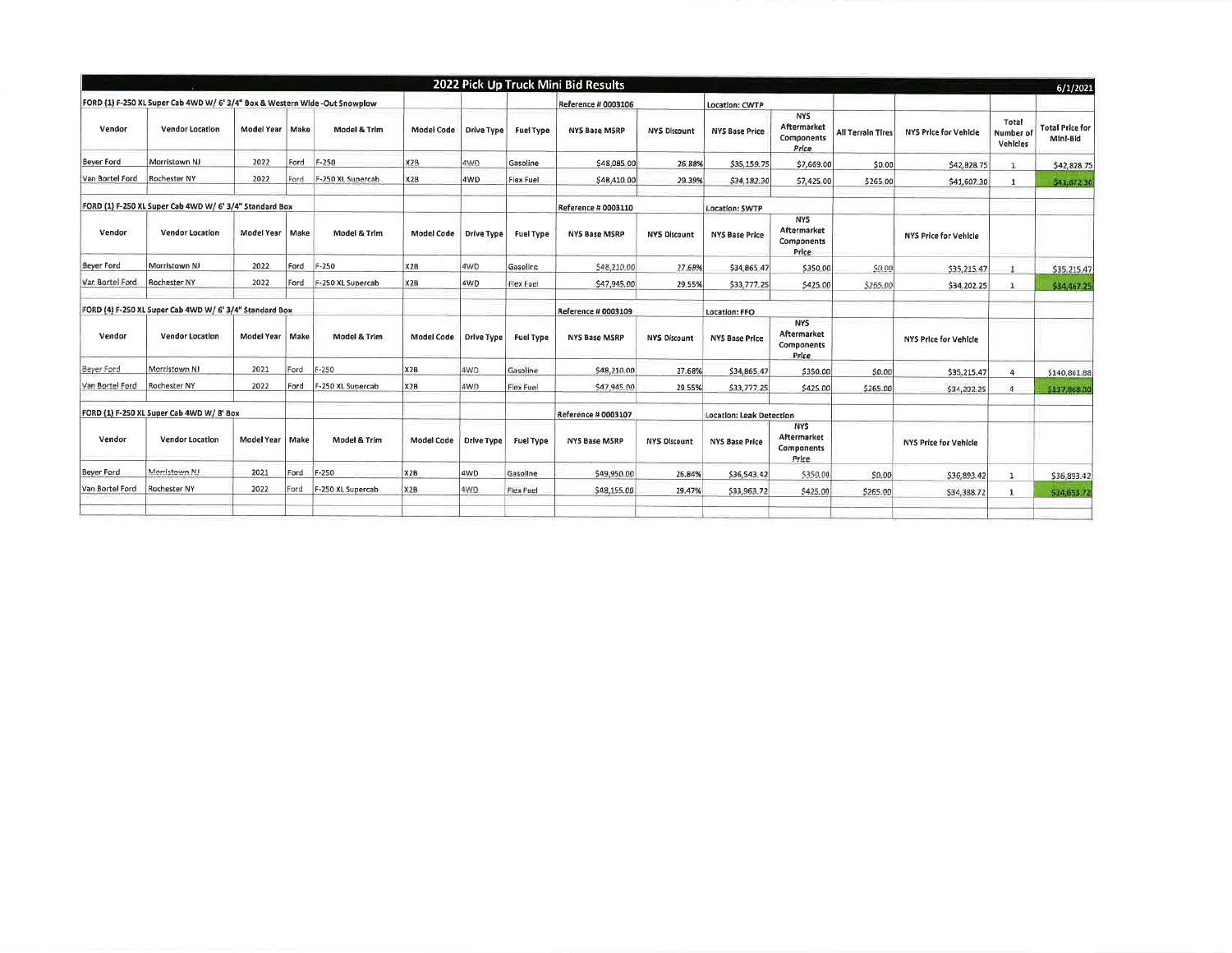**Monroe County Water Authority** 

# Memorandum

| To:      | Chris J. LaManna, P.E., Director of Production & Transmission<br>Karin Anderson, Purchasing Agent                              | Date: | June 2, 2021                                  |
|----------|--------------------------------------------------------------------------------------------------------------------------------|-------|-----------------------------------------------|
| From:    | Dan Driffill, Superintendent of Plant Maintenance                                                                              | File: | $21 - S01 + 3$                                |
| Subject: | June 10, 2021 Board Meeting - Agenda Item<br>Medium Voltage Electrical Equipment Preventive<br>Maintenance and Repair Services |       | Copies: N. Noce<br>D. Hendrickson<br>H. Young |

Attached are the results of the bid opening on May 20, 2021, for the above contract. The unit price contract involves preventative maintenance, testing and repair of medium voltage power systems equipment ranging from 2,400 VAC to 69,000 VAC throughout the Authority's service area. One contractor submitted a responsible, responsive bid in the amount of \$39,442.40. The Engineer's estimate was \$43,340.00. A bid tabulation sheet is attached. O'Connell Electric Company, Inc. submitted the bid.

There were no informalities in the bid.

O'Connell Electric Company, Inc. is from Victor, NY and has successfully completed emergency medium voltage electrical work for the Authority in the past.

Based on O'Connell Electric Company, Inc.'s qualifications and past performance with the Water Authority, it is my recommendation that the Board authorize award of this unit price contract to the lowest responsive, responsible bidder, O'Connell Electric Company, Inc. for the bid amount of \$39,442.40.

 $(Ns)$  Approved by:

Production & Transmission

Date

(Dis) Approved by:

**Purchasing Agent** 

(Dis) Approved by:

Secretary to the Authority

Date

(Dis) Approved by:

**Executive Director** 

Date

Attachments: Bid Tabulation Sheet